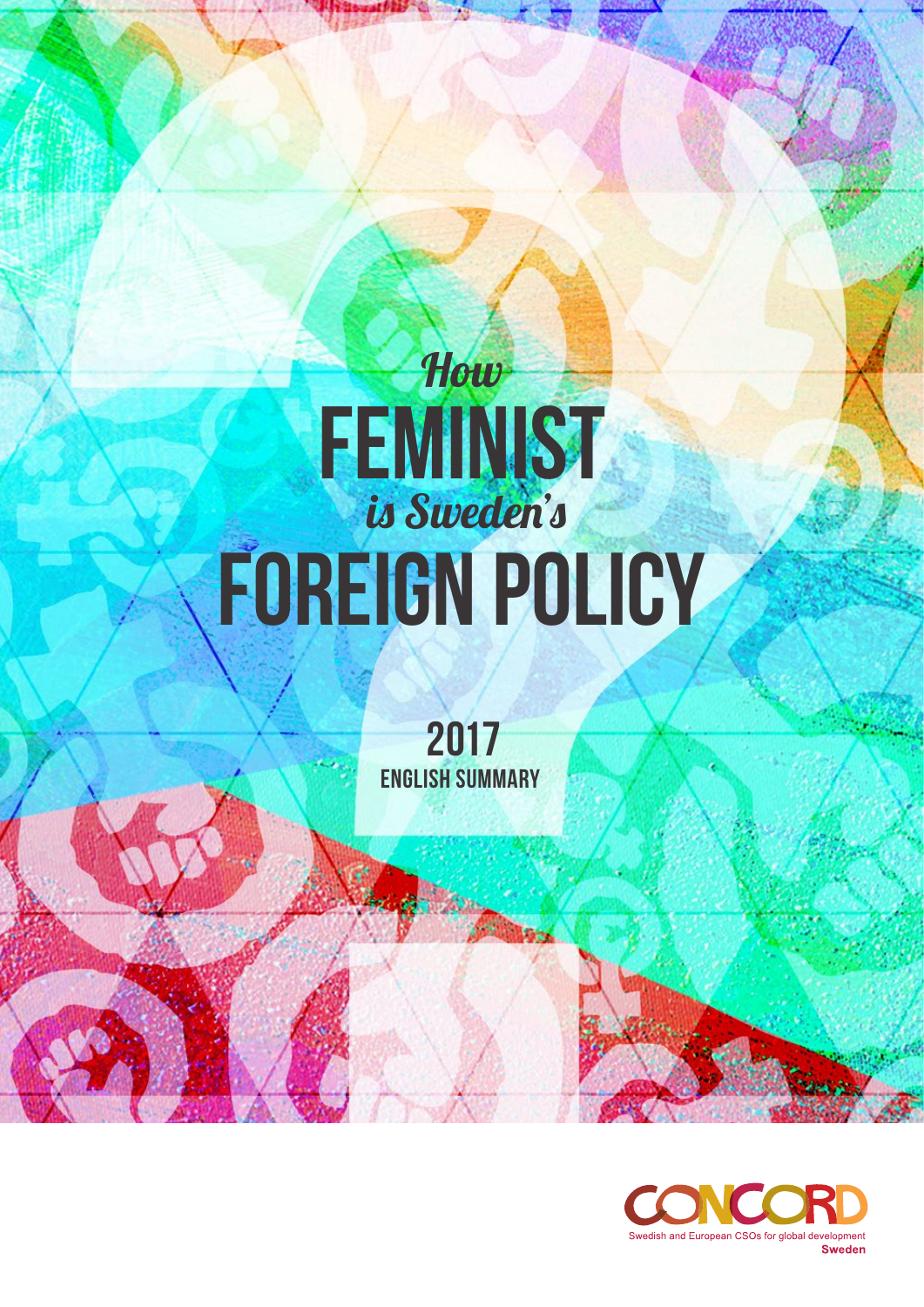#### Sweden is the first country in the world to have a feminist foreign policy.

When Sweden's Minister for Foreign Affairs Margot Wallström launched the feminist foreign policy in 2014 it was a brave move and a very important political statement. Since then, we have witnessed several backlashes for women's, girls' and LGBTQ-rights across the globe. This has made Sweden's feminist foreign policy more important than ever.

In this report 19 civil society organisations, all members of CONCORD Sweden, analyse the implementation of Sweden's feminist foreign policy in 2016-2017. The report highlights a number of areas where the feminist foreign policy has led the Government to take action which has made a real difference for women's and girls' rights globally. The report also points to areas where policies have not only failed to live up to the goals and ambitions of the feminist foreign policy, but in some cases directly counteracted them.

**The following organisations, all members of CONCORD Sweden's Gender Working Group, have contributed to the report and the recommendations within their respective areas of expertise:** Afrikagrupperna, IM, Kvinna till Kvinna, MyRight, MÄN, Operation 1325, Plan International Sweden, PMU, PRO Global, RFSL, RFSU, Save the Children Sweden, the Church of Sweden's international work, The Swallows India Bangladesh, the Swedish Peace and Arbitration Society, Union to Union, WaterAid, We Effect and Women's International League for Peace and Freedom Sweden.

**Editor of the report:** lessica Poh-Janrell, policy and advocacy coordinator at CONCORD Sweden. jessica.janrell@concord.se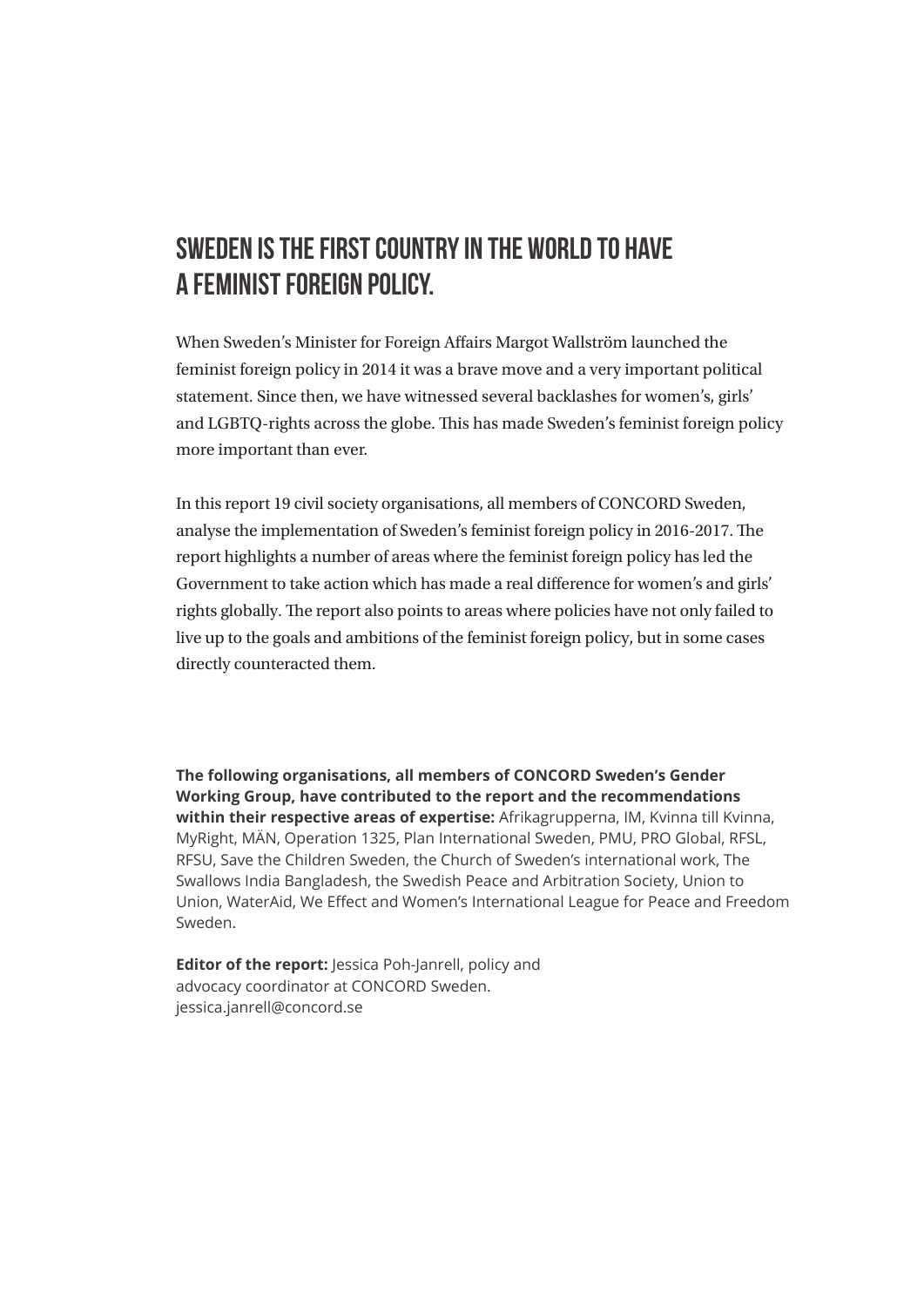## **CHAPTER 1** Sweden's development cooperation and humanitarian aid

**PART1 ECONOMIC EMPOWERMENT:** In the last couple of years, the Swedish Government has given greater attention to women's economic empowerment within its development cooperation. This area has been prioritized both in Sida's action plan for gender integration 2015-2018 and in the action plans for Sweden's feminist foreign policy 2016 and 2017. More resources have also been allocated to support social security systems with a focus on women's economic empowerment. This is welcomed. However, there is room for improvement to ensure that women of all ages are covered, including women who have reached retirement age. More also needs to be done to support the empowerment of women in rural areas who depend on farming and food production, and to strengthen women's rights in the workplace including those who work in the informal economy.

**PART 2 SEXUAL AND REPRODUCTIVE HEALTH AND RIGHTS:** Sweden has continued to be an important defender of women's and girls' sexual and reproductive health and rights (SRHR) in the last year. The area has also been prioritized in the action plan for Sweden's feminist foreign policy for the second year in a row. Sweden was one of the countries who took responsibility and leadership for the She Decides initiative in reaction to the US administration's reintroduction of the Mexico City Policy (the Global Gag Rule), and increased its support to SRHR in the 2017 aid budget. There is however room for improvement within Sweden's humanitarian aid, where strategies on how to integrate SRHR in the work is missing.

rb.

 $\mathbf{A}$ 

**PART 3 THE SHRINKING DEMOCRATIC SPACE FOR LGBTQ- AND WOMEN'S RIGHTS** 

**DEFENDERS:** Strong feminist movements and space for them to act are essential in order for gender equality to thrive in a society, whereas shrinking democratic space results in the opposite. This is why the shrinking democratic space is an urgent issue for Sweden's feminist foreign policy. Sweden has a longstanding tradition of supporting civil society through its development cooperation. In the last year the issue has been given a greater priority due to Sida's new communication on the issue and the inclusion of the topic in the 2017 action plan for Sweden's feminist foreign policy. The Government must now be consistent in raising the problem in its political dialogue and improve the support for rights defenders in the most challenging contexts.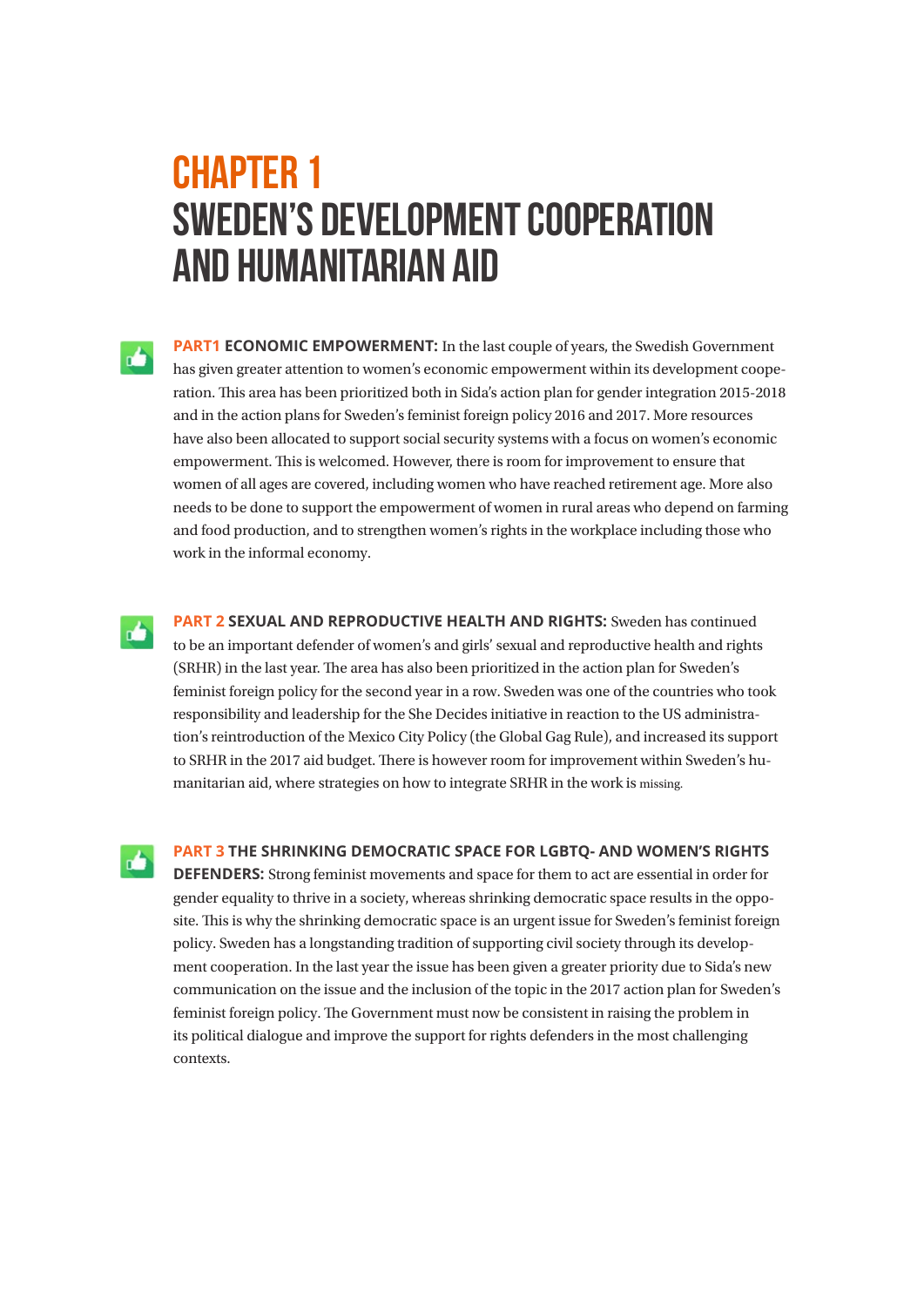#### Chapter 2 Sweden's peace and SECURITY POLICY

**PART 1 SWEDEN IN THE UN SECURITY COUNCIL:** With Sweden's place on the UN Security Council (UNSC) in 2017-2018, the Government has been given a unique opportunity to carry out its feminist foreign policy in the highest decision-making body in within the UN. As Sweden took its place on the Council the Government announced that it would push for the implementation of the agenda for Women, Peace and Security. In January, when Sweden acted as chair, the Council adopted a resolution which established that sexual and gender based violence (SGBV) can be seen as a cause for sanctions. SGBV has never been accepted as a legitimate cause for sanctions before and the resolution was therefore groundbreaking. In January, Sweden also used its chairmanship to invite women's rights defenders from Somalia and Nigeria to speak before the Council. To give women's rights organisations the opportunity to voice their concerns before the Council is an extremely important act, and something that Sweden should try to establish as a practice during its two-year term.

**PART 2 SWEDEN'S SUPPORT TO WOMEN IN PEACE PROCESSES:** Soon after Sweden launched its feminist foreign policy, a network for women peace mediators was set up by the Ministry for Foreign Affairs. In the last year the members of the network have carried out important work such as training and supporting women's representatives in conflict areas to prepare them for their participation in peace processes and ahead of negotiations. In order for the network to be able to develop and reach its full potential, the Government needs to allocate resources to its work and ensure that a secretariat to support the network is set up as soon as possible.

**PART 3 SWEDEN'S ARMS TRADE:** Sweden continues to sell arms to non-democratic countries. In 2016 and 2017 Sweden has also continued to sell arms to both Saudi Arabia and the United Arab Emirates despite the fact that they are carrying out airstrikes against Yemen. These attacks have been described as war crimes by human rights organisations and as much as 80 percent of the population in Yemen is now in urgent need of humanitarian aid. In early 2017, just as Colombia's new peace deal was coming into force, Sweden signed a military agreement with the Colombian Government which paves the way for Sweden to sell its fighter jet "Jas Gripen" to the country. The new agreement with Colombia and the continued export to Saudi Arabia and the United Arab Emirates are examples of actions that are in complete contradiction to a feminist foreign policy.

D<sub>1</sub>

rb.

击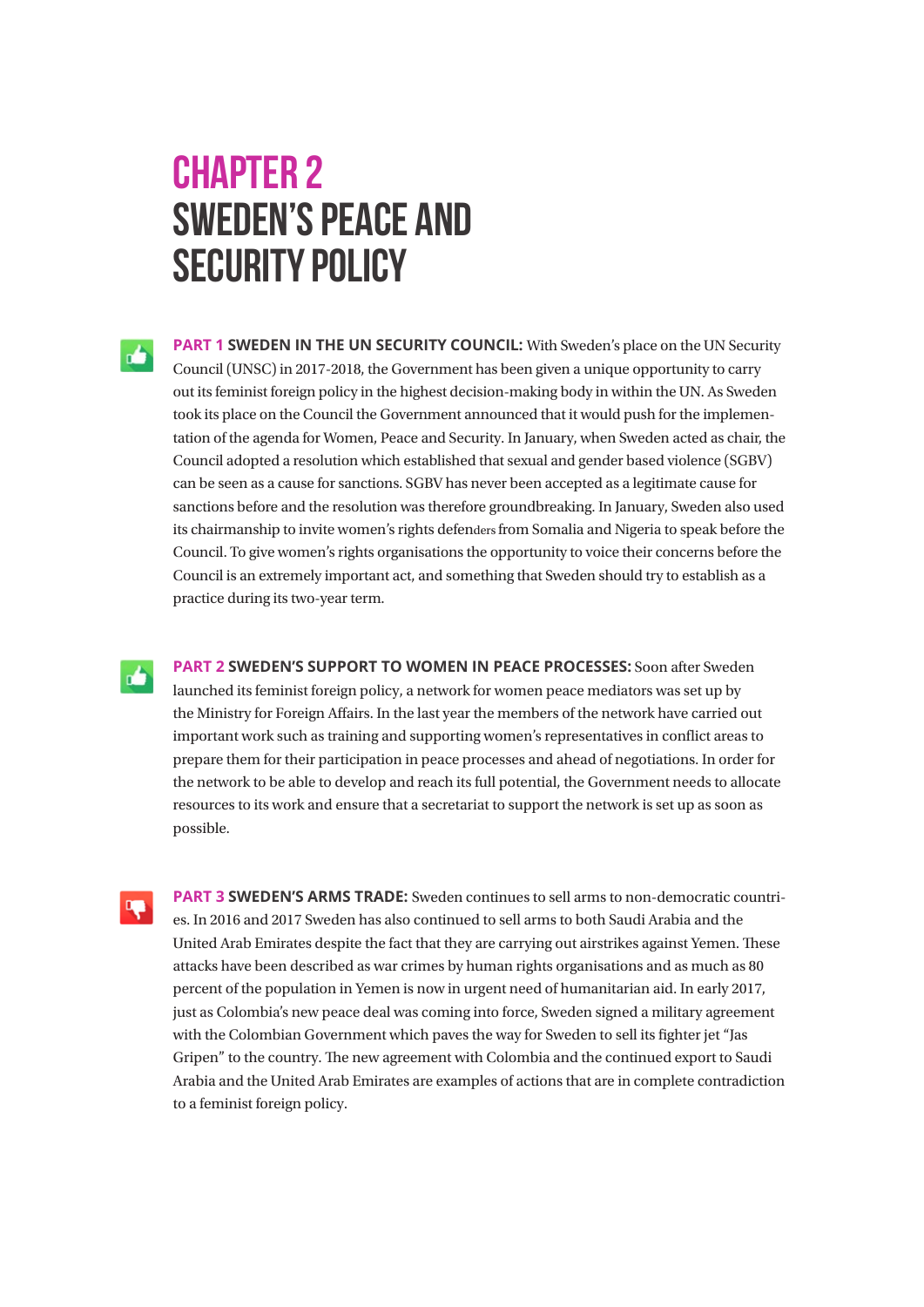## **CHAPTER 3** Sweden's policy on migration and refugees

#### **PART 1 THE SWEDISH MIGRATION AND REFUGEE POLICY:**

In 2016 Sweden's policy on migration and refugees changed radically. The biggest change was the adoption of the new temporary legislation on asylum rules, which essentially makes it impossible for persons who have received asylum in Sweden to reunite with their families. Without the possibility of family reunification, women and children are left behind in conflict areas, in refugee camps or are forced out on transit routes. In these environments women and girls are not just risking their lives, but are also highly vulnerable to becoming victims of sexual and gender-based violence and trafficking. In the 2017 action plan for Sweden's feminist foreign policy, the Government includes "strengthening the human rights for women and girls who are refugees and migrants" as a prioritized area. This is very welcomed. However, with the new legislation on asylum rules the Government is actively obstructing this goal.

D<sub>i</sub>

**DE** 

**PART 2 SWEDEN'S VOICE IN THE EU:** In 2016 there has been a lot of changes to the EU's migration policy, both through the revision of the Common European Asylum System (CEAS) and through a series of new agreements with countries outside of the EU. In early 2017 the EU started a new migration cooperation with Libya with the aim to hinder migrants and refugees to get to Europe via Libya. This cooperation, which the Swedish Government has approved, includes EU support to the Libyan coast guard. Thus, the cooperation risks contributing to the grave human right abuses which migrants suffer at the hands of Libyan migration authorities and in Libyan detention centers, such as torture, sexual and gender-based violence, kidnapping and trafficking. The Swedish feminist government cannot continue to support this cooperation that risks contributing to sanctioned violence against women and children.